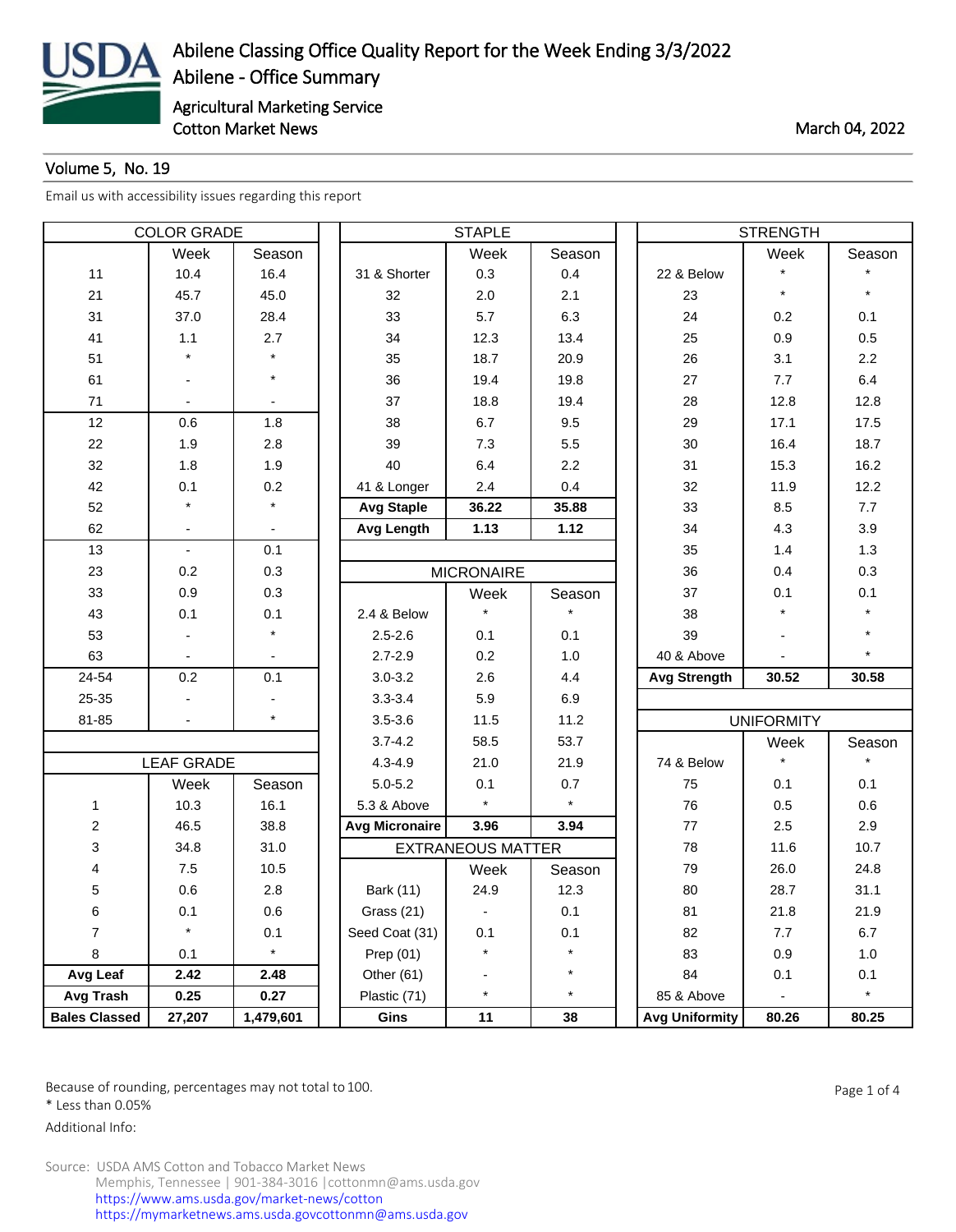

Cotton Market News **March 04, 2022** 

## Volume 5, No. 19

[Email us with accessibility issues regarding this report](mailto:mars@ams.usda.gov)

| <b>COLOR GRADE</b>   |                          |             | <b>STAPLE</b>         |                              |         |  | <b>STRENGTH</b>       |                          |          |  |
|----------------------|--------------------------|-------------|-----------------------|------------------------------|---------|--|-----------------------|--------------------------|----------|--|
|                      | Week                     | Season      |                       | Week                         | Season  |  |                       | Week                     | Season   |  |
| 11                   |                          | 8.5         | 31 & Shorter          |                              | 0.3     |  | 22 & Below            |                          |          |  |
| 21                   |                          | 21.9        | 32                    |                              | 2.3     |  | 23                    | $\overline{\phantom{0}}$ | $\star$  |  |
| 31                   |                          | 53.6        | 33                    |                              | 7.2     |  | 24                    |                          | 0.1      |  |
| 41                   |                          | 10.5        | 34                    |                              | 18.6    |  | 25                    |                          | 0.5      |  |
| 51                   |                          | 0.2         | 35                    |                              | 27.4    |  | 26                    |                          | 1.0      |  |
| 61                   |                          | $\star$     | 36                    |                              | 25.0    |  | 27                    |                          | 2.3      |  |
| 71                   |                          |             | 37                    |                              | 15.5    |  | 28                    |                          | 5.2      |  |
| 12                   | $\overline{\phantom{a}}$ | 1.5         | 38                    |                              | 3.0     |  | 29                    |                          | 16.3     |  |
| 22                   |                          | 1.2         | 39                    |                              | 0.6     |  | 30                    |                          | 26.9     |  |
| 32                   |                          | 1.7         | 40                    |                              | 0.2     |  | 31                    |                          | 21.1     |  |
| 42                   |                          | 0.2         | 41 & Longer           |                              | $\star$ |  | 32                    |                          | 13.7     |  |
| 52                   |                          | $\star$     | <b>Avg Staple</b>     | $\overline{\phantom{0}}$     | 35.27   |  | 33                    |                          | 8.6      |  |
| 62                   |                          |             | Avg Length            | $\overline{\phantom{0}}$     | 1.10    |  | 34                    |                          | 3.4      |  |
| 13                   | $\blacksquare$           | 0.3         |                       |                              |         |  | 35                    |                          | 0.9      |  |
| 23                   |                          | $\star$     |                       | <b>MICRONAIRE</b>            |         |  | 36                    |                          | 0.2      |  |
| 33                   |                          | 0.1         |                       | Week                         | Season  |  | 37                    |                          |          |  |
| 43                   |                          | 0.1         | 2.4 & Below           |                              |         |  | 38                    |                          |          |  |
| 53                   |                          | $\star$     | $2.5 - 2.6$           |                              | 0.2     |  | 39                    |                          |          |  |
| 63                   |                          |             | $2.7 - 2.9$           |                              | 0.7     |  | 40 & Above            |                          |          |  |
| 24-54                | $\blacksquare$           | 0.1         | $3.0 - 3.2$           |                              | 2.5     |  | <b>Avg Strength</b>   | $\blacksquare$           | 30.98    |  |
| 25-35                |                          |             | $3.3 - 3.4$           |                              | 3.7     |  |                       |                          |          |  |
| 81-85                |                          | $\star$     | $3.5 - 3.6$           |                              | 6.1     |  |                       | <b>UNIFORMITY</b>        |          |  |
|                      |                          | $3.7 - 4.2$ |                       | 32.9                         |         |  | Week                  | Season                   |          |  |
|                      | <b>LEAF GRADE</b>        |             | $4.3 - 4.9$           |                              | 48.1    |  | 74 & Below            |                          |          |  |
|                      | Week                     | Season      | $5.0 - 5.2$           |                              | 5.8     |  | 75                    |                          |          |  |
| $\mathbf{1}$         |                          | 3.8         | 5.3 & Above           |                              | 0.2     |  | 76                    |                          | 0.2      |  |
| $\boldsymbol{2}$     |                          | 23.4        | <b>Avg Micronaire</b> | $\blacksquare$               | 4.25    |  | 77                    |                          | 1.2      |  |
| 3                    |                          | 39.6        |                       | <b>EXTRANEOUS MATTER</b>     |         |  | 78                    |                          | 4.3      |  |
| 4                    |                          | 23.9        |                       | Week                         | Season  |  | 79                    |                          | 14.6     |  |
| 5                    |                          | 7.2         | <b>Bark (11)</b>      |                              | 25.0    |  | 80                    |                          | 32.8     |  |
| 6                    |                          | 1.8         | Grass (21)            |                              | 0.2     |  | 81                    |                          | 36.2     |  |
| $\overline{7}$       |                          | 0.2         | Seed Coat (31)        |                              | 0.2     |  | 82                    |                          | 10.0     |  |
| 8                    | $\blacksquare$           | 0.1         | Prep (01)             |                              |         |  | 83                    |                          | $0.8\,$  |  |
| Avg Leaf             | $\blacksquare$           | 3.14        | Other (61)            |                              | ٠       |  | 84                    | ٠                        | $^\star$ |  |
| Avg Trash            | $\blacksquare$           | 0.40        | Plastic (71)          | $\qquad \qquad \blacksquare$ | $\star$ |  | 85 & Above            |                          |          |  |
| <b>Bales Classed</b> | $\blacksquare$           | 129,780     | Gins                  | 0                            | 3       |  | <b>Avg Uniformity</b> | ۰                        | 80.76    |  |

Because of rounding, percentages may not total to 100. Page 2 of 4

\* Less than 0.05%

Additional Info: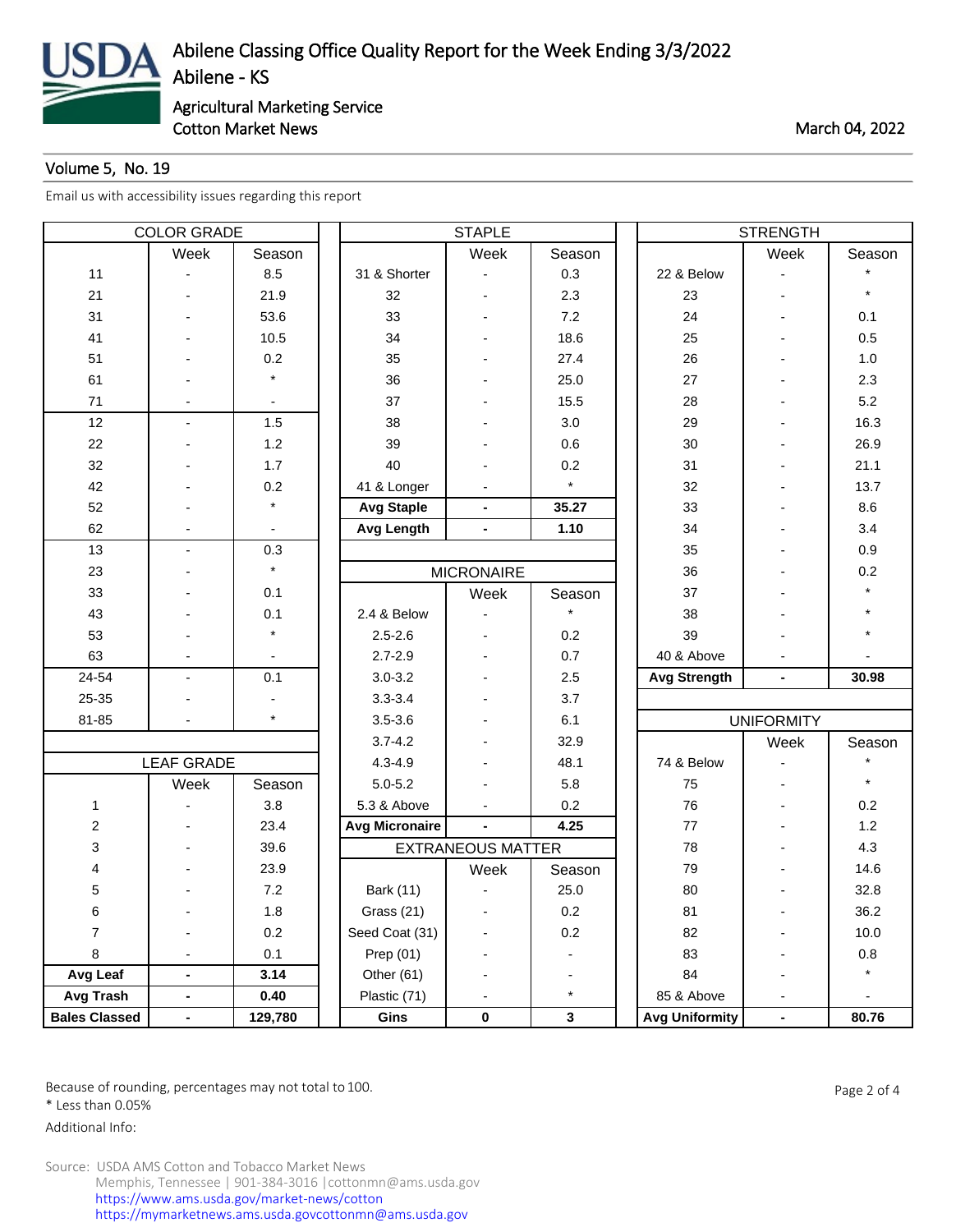

Cotton Market News **March 04, 2022** 

## Volume 5, No. 19

[Email us with accessibility issues regarding this report](mailto:mars@ams.usda.gov)

| <b>COLOR GRADE</b>   |                   |         |                       | <b>STAPLE</b>            |         | <b>STRENGTH</b>       |                   |         |  |
|----------------------|-------------------|---------|-----------------------|--------------------------|---------|-----------------------|-------------------|---------|--|
|                      | Week              | Season  |                       | Week                     | Season  |                       | Week              | Season  |  |
| 11                   | 12.8              | 8.6     | 31 & Shorter          | $\star$                  | 0.1     | 22 & Below            |                   |         |  |
| 21                   | 38.9              | 46.9    | 32                    | 0.5                      | 1.0     | 23                    |                   |         |  |
| 31                   | 36.1              | 35.6    | 33                    | 1.8                      | 2.7     | 24                    | 0.1               | 0.1     |  |
| 41                   | 1.1               | 3.1     | 34                    | 5.1                      | 6.9     | 25                    | 0.6               | 0.3     |  |
| 51                   |                   |         | 35                    | 9.5                      | 12.9    | 26                    | 1.6               | 1.1     |  |
| 61                   |                   | $\star$ | 36                    | 13.9                     | 15.5    | 27                    | 3.1               | 3.5     |  |
| 71                   |                   |         | 37                    | 18.7                     | 24.9    | 28                    | 3.9               | 8.1     |  |
| 12                   | 1.4               | $1.0$   | 38                    | 13.9                     | 17.4    | 29                    | 8.2               | 13.3    |  |
| 22                   | 3.5               | 2.0     | 39                    | 13.8                     | 12.2    | 30                    | 14.6              | 16.8    |  |
| 32                   | 3.1               | 1.7     | 40                    | 16.5                     | 5.5     | 31                    | 19.4              | 17.8    |  |
| 42                   | $\star$           | 0.2     | 41 & Longer           | 6.2                      | 1.0     | 32                    | 20.3              | 16.8    |  |
| 52                   |                   |         | <b>Avg Staple</b>     | 37.58                    | 36.84   | 33                    | 16.0              | 12.3    |  |
| 62                   |                   |         | <b>Avg Length</b>     | 1.17                     | 1.15    | 34                    | 8.2               | $6.8\,$ |  |
| 13                   | $\blacksquare$    | $\star$ |                       |                          |         | 35                    | 3.0               | 2.3     |  |
| 23                   | 0.4               | 0.3     |                       | <b>MICRONAIRE</b>        |         | 36                    | 0.8               | 0.5     |  |
| 33                   | 2.0               | 0.4     |                       | Week                     | Season  | 37                    | 0.1               | 0.1     |  |
| 43                   | 0.2               | 0.1     | 2.4 & Below           |                          |         | 38                    |                   |         |  |
| 53                   |                   | $\star$ | $2.5 - 2.6$           | $\star$                  | 0.2     | 39                    |                   |         |  |
| 63                   |                   |         | $2.7 - 2.9$           | 0.2                      | 1.3     | 40 & Above            |                   |         |  |
| 24-54                | 0.5               | 0.1     | $3.0 - 3.2$           | 1.5                      | 5.8     | <b>Avg Strength</b>   | 31.71             | 31.30   |  |
| 25-35                |                   |         | $3.3 - 3.4$           | 7.5                      | 9.0     |                       |                   |         |  |
| 81-85                |                   | $\star$ | $3.5 - 3.6$           | 14.2                     | 13.5    |                       | <b>UNIFORMITY</b> |         |  |
|                      |                   |         | $3.7 - 4.2$           | 63.2                     | 52.1    |                       | Week              | Season  |  |
|                      | <b>LEAF GRADE</b> |         | $4.3 - 4.9$           | 13.4                     | 17.8    | 74 & Below            |                   |         |  |
|                      | Week              | Season  | $5.0 - 5.2$           | $\star$                  | 0.2     | 75                    | 0.1               | 0.1     |  |
| 1                    | 13.5              | 15.2    | 5.3 & Above           |                          | $\star$ | 76                    | 0.4               | 0.3     |  |
| $\overline{c}$       | 38.2              | 37.9    | <b>Avg Micronaire</b> | 3.90                     | 3.87    | 77                    | 2.7               | 1.6     |  |
| 3                    | 37.6              | 33.8    |                       | <b>EXTRANEOUS MATTER</b> |         | 78                    | 8.5               | 6.7     |  |
| 4                    | 10.1              | 10.3    |                       | Week                     | Season  | 79                    | 19.6              | 18.7    |  |
| 5                    | 0.6               | 2.3     | Bark (11)             | 12.8                     | 6.8     | 80                    | 28.7              | 31.5    |  |
| 6                    |                   | 0.4     | Grass (21)            |                          | 0.1     | 81                    | 26.6              | 28.4    |  |
| $\overline{7}$       |                   | 0.1     | Seed Coat (31)        |                          |         | 82                    | 11.5              | 10.7    |  |
| 8                    |                   | $\star$ | Prep (01)             |                          | $\star$ | 83                    | 1.8               | 1.9     |  |
| Avg Leaf             | 2.46              | 2.49    | Other (61)            |                          | $\star$ | 84                    | 0.1               | 0.2     |  |
| <b>Avg Trash</b>     | 0.26              | 0.27    | Plastic (71)          | $\star$                  | $\star$ | 85 & Above            |                   | $\star$ |  |
| <b>Bales Classed</b> | 10,508            | 515,819 | Gins                  | $\mathbf{3}$             | 12      | <b>Avg Uniformity</b> | 80.53             | 80.62   |  |

Because of rounding, percentages may not total to 100. And the set of the set of the Page 3 of 4

\* Less than 0.05%

Additional Info: